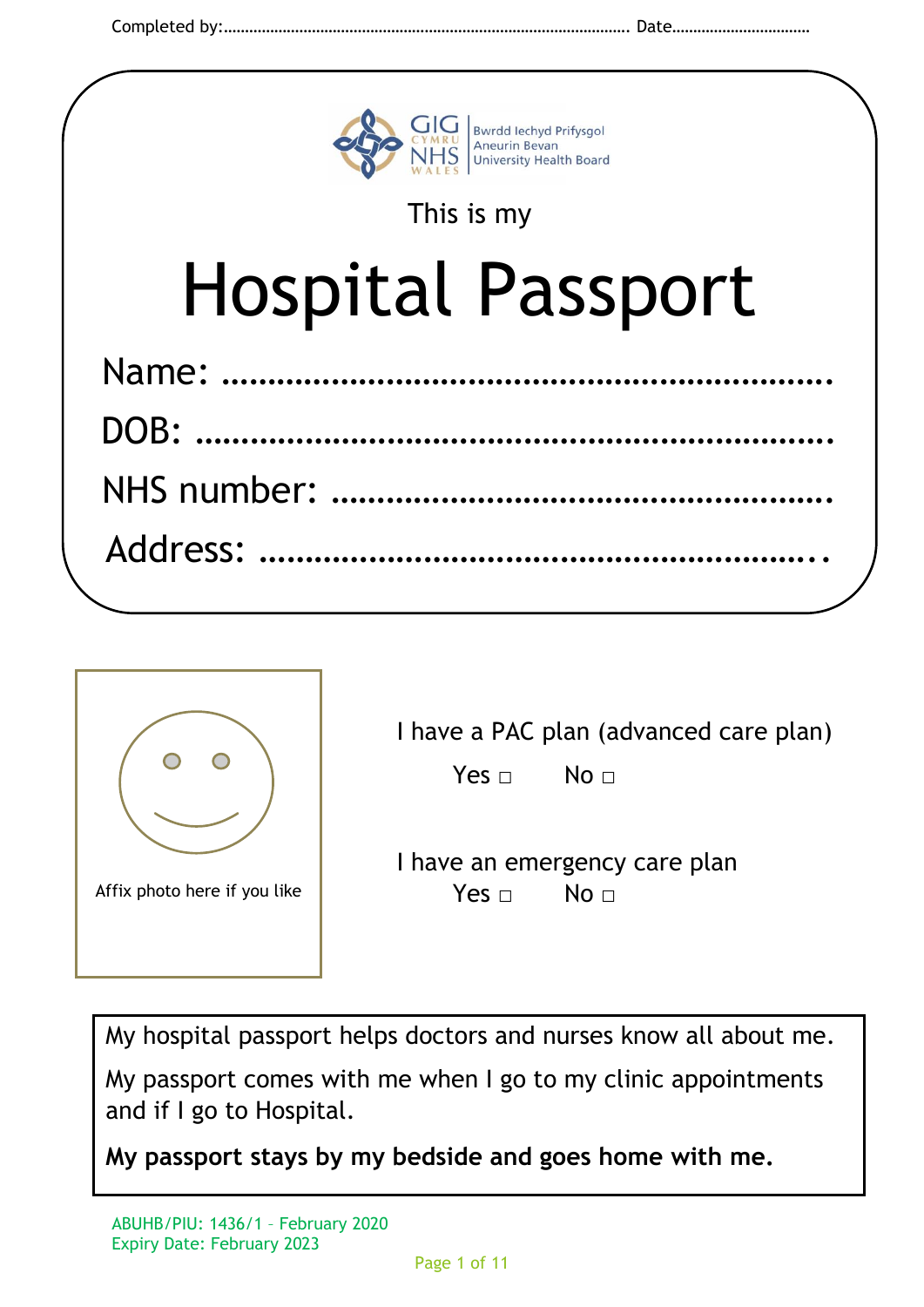|--|--|

| Important information about me |
|--------------------------------|
|                                |
|                                |
|                                |
|                                |
|                                |
|                                |
|                                |
|                                |
|                                |
|                                |
|                                |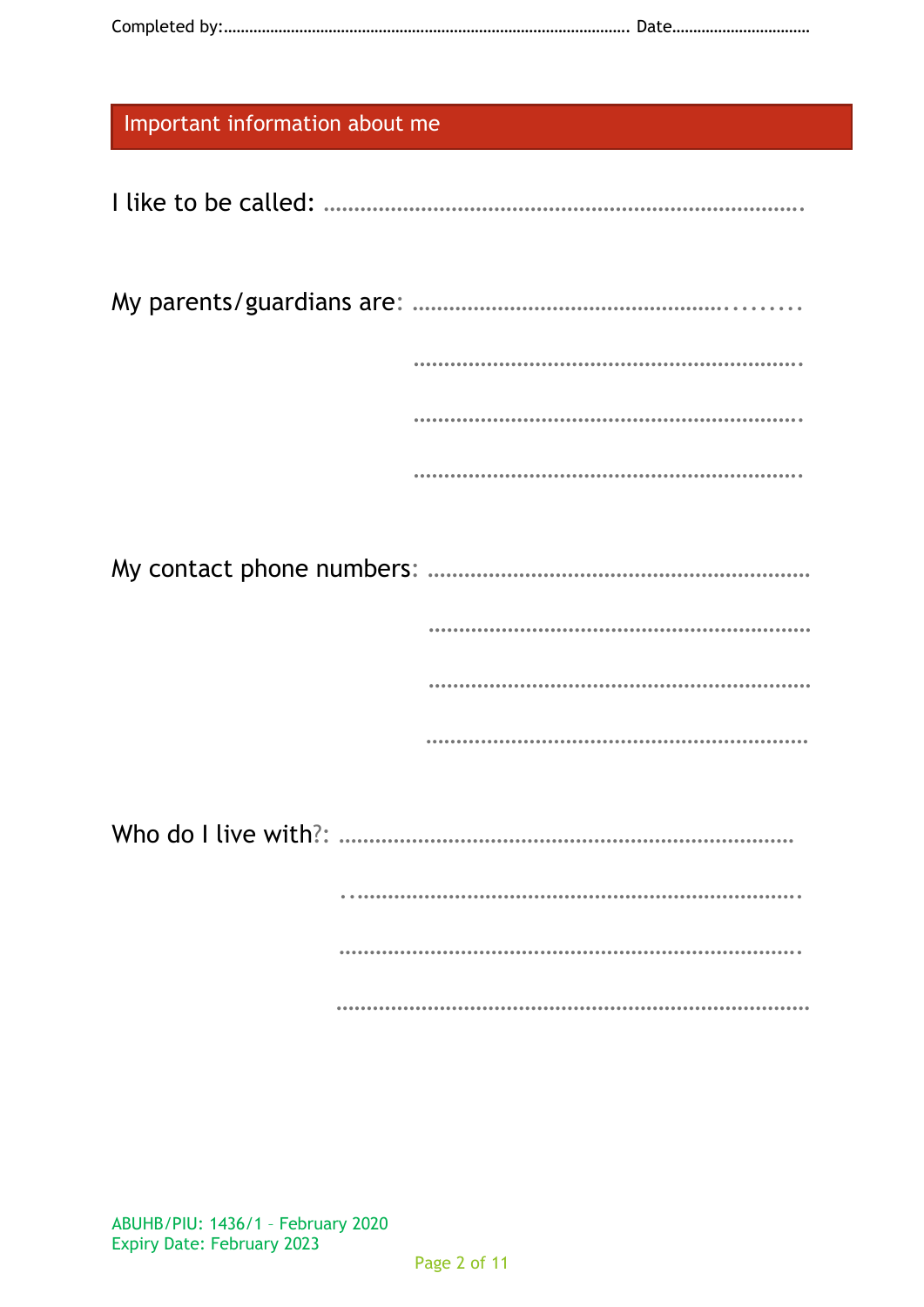|--|--|

Important information about me

Who gives consent about my care (parent/guardian)?

My allergies

My spiritual/religious needs

………………………………………………………………………..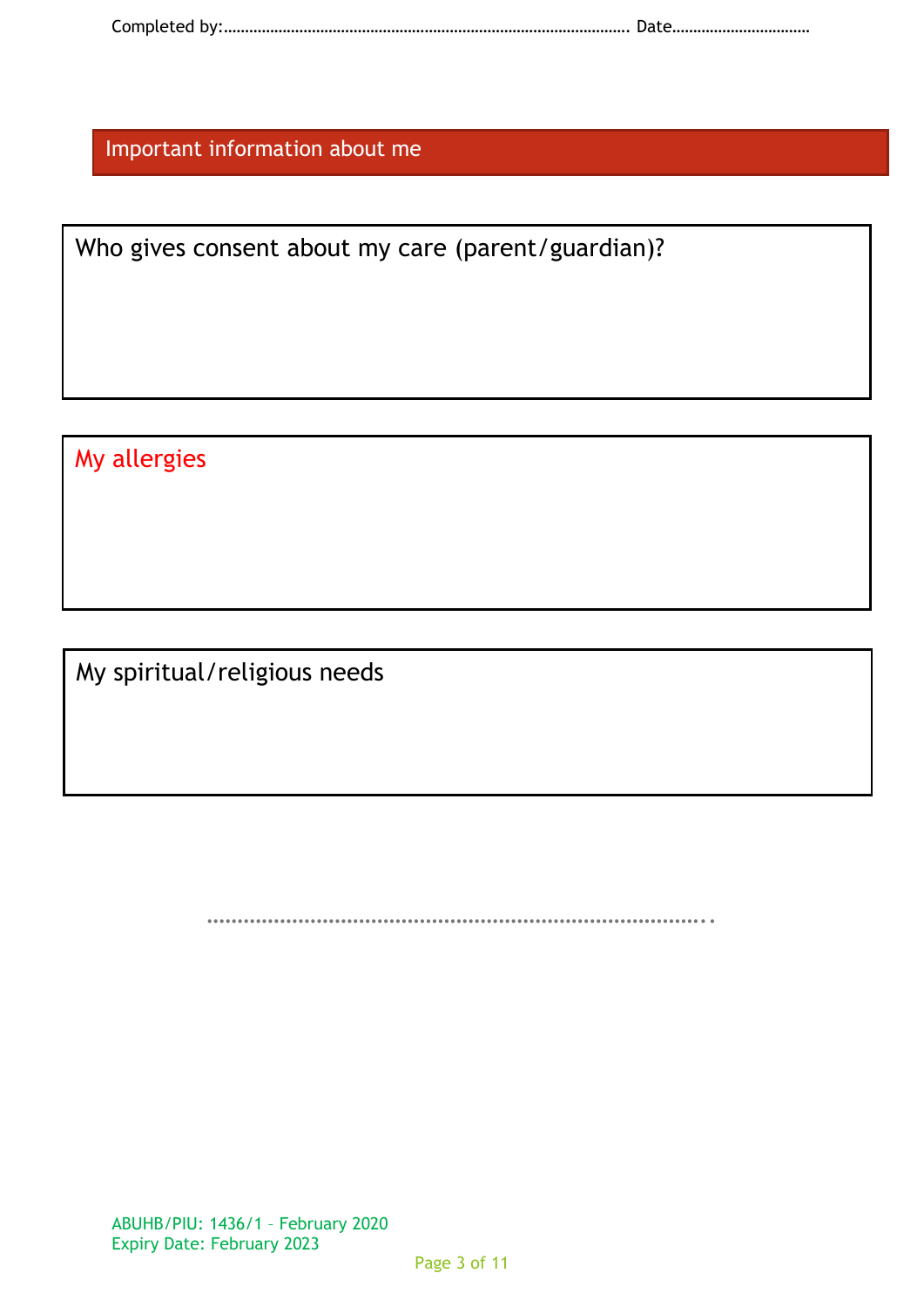|--|--|

## Important information about me

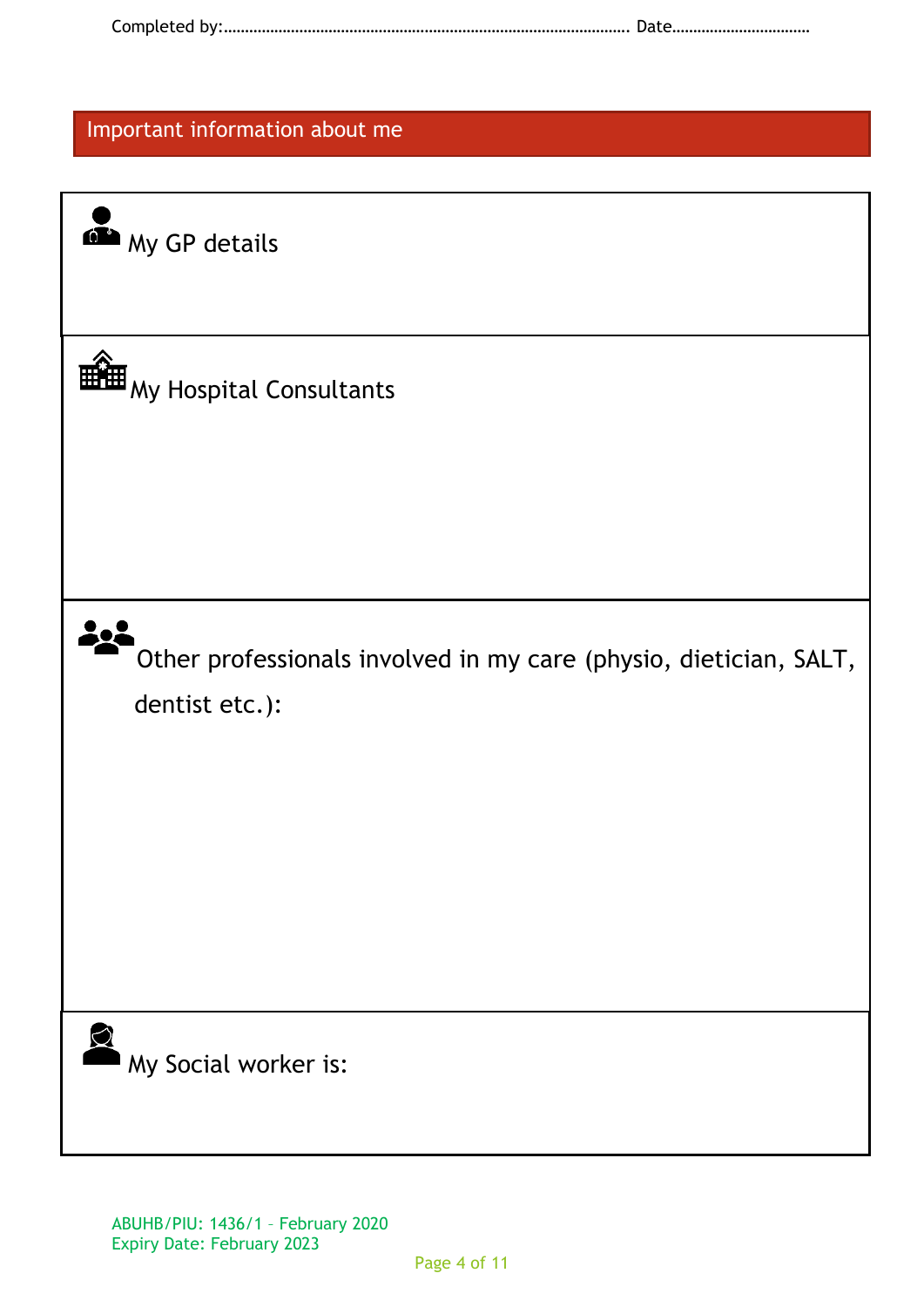|--|--|

| How to communicate with me (first language, PECS etc.):                                 |  |  |  |  |
|-----------------------------------------------------------------------------------------|--|--|--|--|
|                                                                                         |  |  |  |  |
|                                                                                         |  |  |  |  |
|                                                                                         |  |  |  |  |
|                                                                                         |  |  |  |  |
| My breathing (I do/do not have ventilation or oxygen at home):                          |  |  |  |  |
|                                                                                         |  |  |  |  |
|                                                                                         |  |  |  |  |
|                                                                                         |  |  |  |  |
|                                                                                         |  |  |  |  |
|                                                                                         |  |  |  |  |
|                                                                                         |  |  |  |  |
| How do I eat & drink? (Thickenner, cut up, NG) How do you                               |  |  |  |  |
| know if I'm hungry/thirsty?                                                             |  |  |  |  |
|                                                                                         |  |  |  |  |
|                                                                                         |  |  |  |  |
|                                                                                         |  |  |  |  |
|                                                                                         |  |  |  |  |
|                                                                                         |  |  |  |  |
|                                                                                         |  |  |  |  |
|                                                                                         |  |  |  |  |
|                                                                                         |  |  |  |  |
|                                                                                         |  |  |  |  |
|                                                                                         |  |  |  |  |
| How I take my medicines (crushed tablets, injections, syrup, by<br>mouth, feeding tube: |  |  |  |  |
|                                                                                         |  |  |  |  |
|                                                                                         |  |  |  |  |
|                                                                                         |  |  |  |  |
|                                                                                         |  |  |  |  |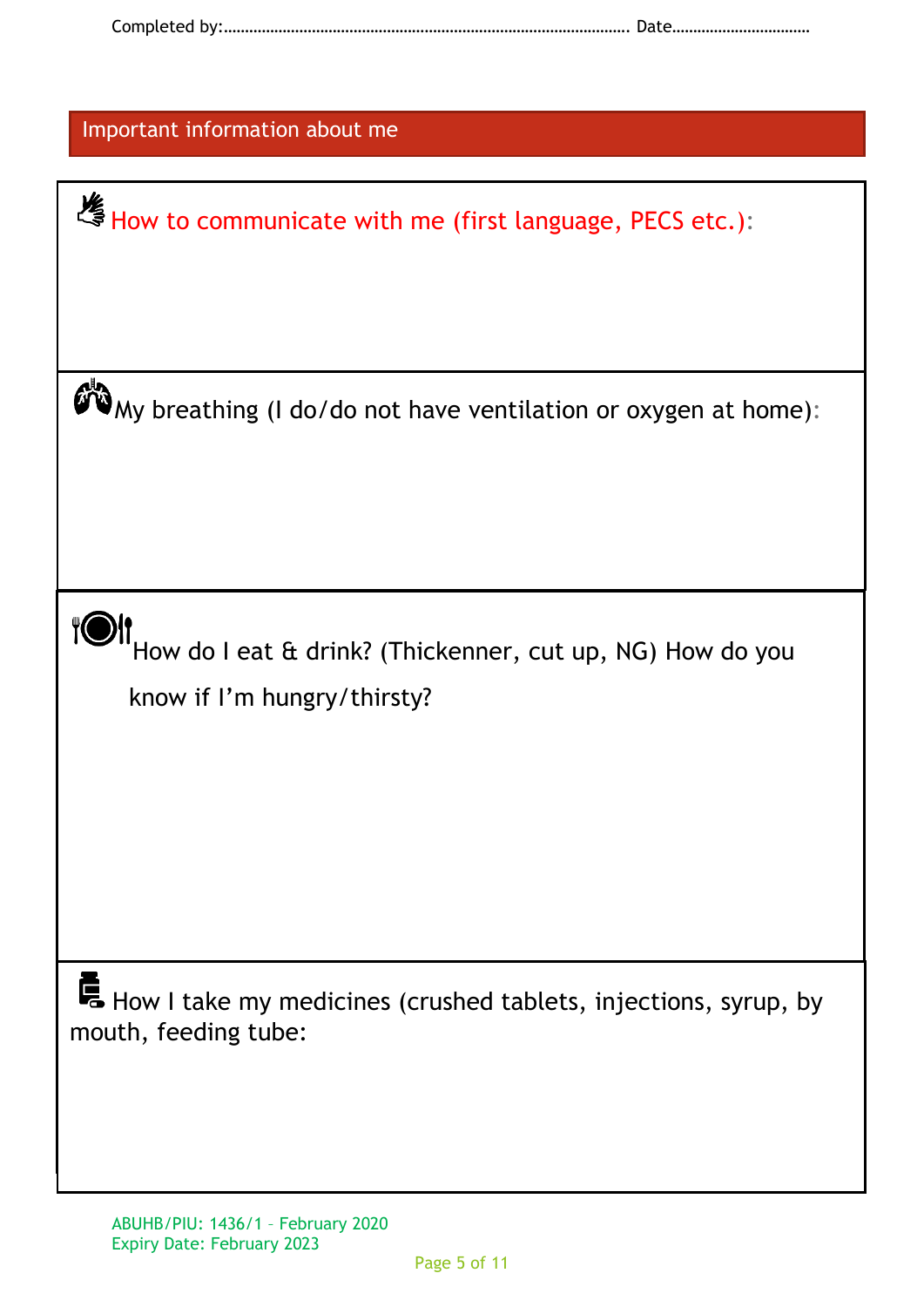| Important information about me                                    |  |  |
|-------------------------------------------------------------------|--|--|
| <b>TO ON P DO OF A</b> My Medical Conditions:                     |  |  |
| Surgery I have had (what and when):                               |  |  |
| 乄<br>How do you weigh, take blood pressure or take bloods on me?: |  |  |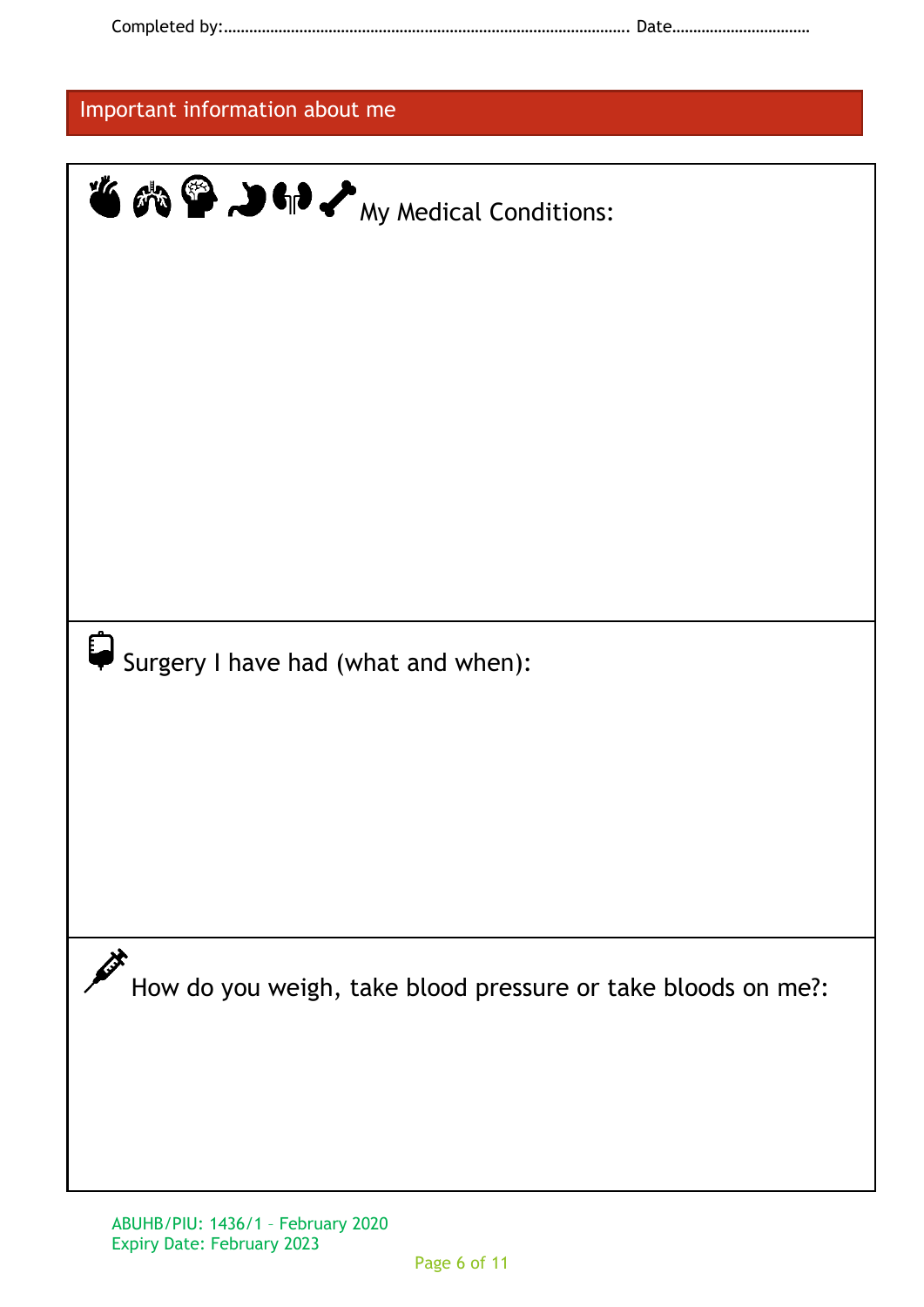|--|--|

How to look after me

| $\left(\frac{1}{2}\right)$ How do you know if I'm uncomfortable or scared?:              |  |  |  |  |
|------------------------------------------------------------------------------------------|--|--|--|--|
| How do I move around? (Wheelchair, hoist, frame etc.):                                   |  |  |  |  |
| $\mathscr{B}$ $\mathscr{T}$ How is my vision/hearing? Glasses $\Box$ Hearing aids $\Box$ |  |  |  |  |
| How do I wash / dress?                                                                   |  |  |  |  |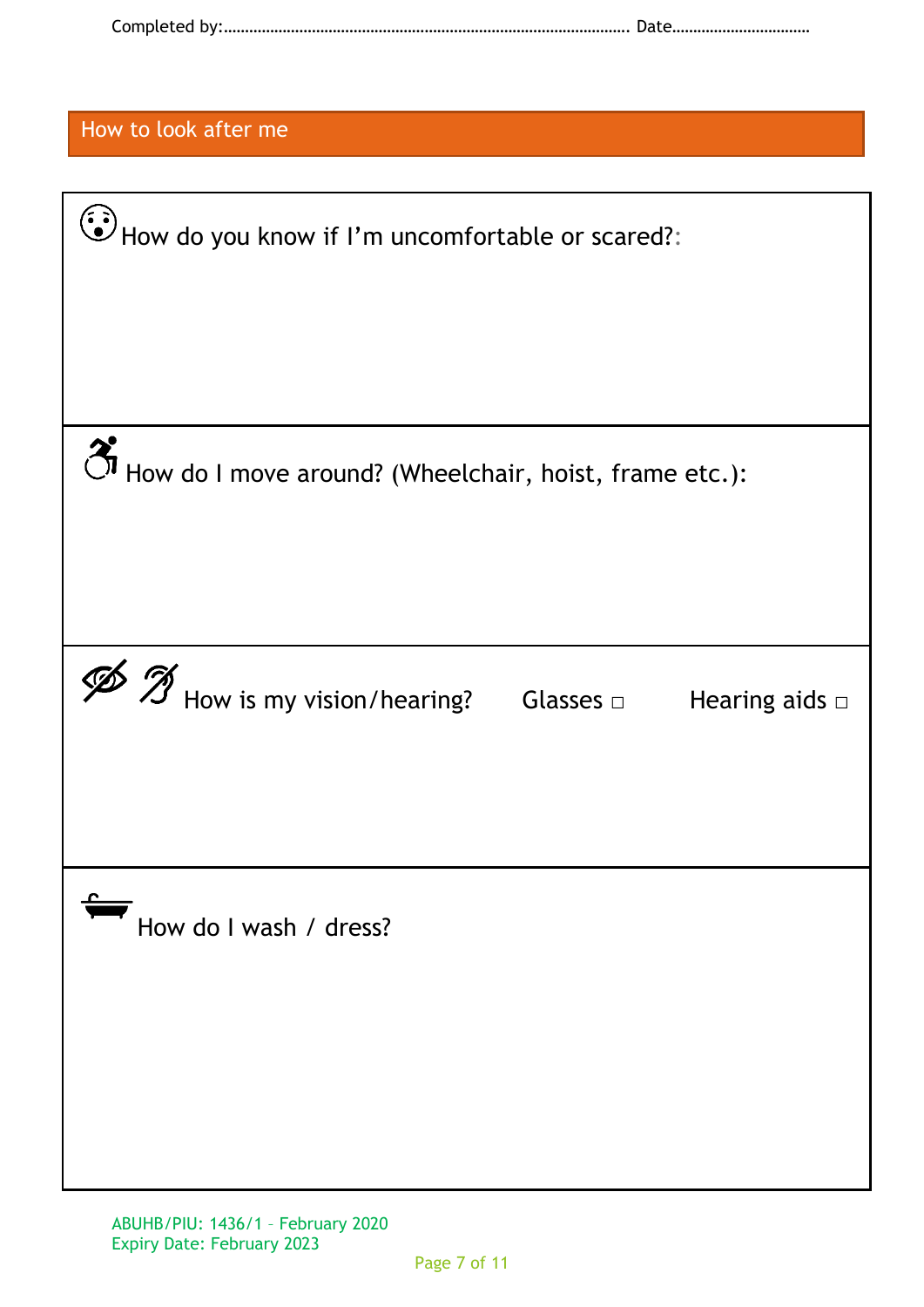|--|--|

| How to look after me                                                             |
|----------------------------------------------------------------------------------|
|                                                                                  |
| $\boldsymbol{\theta}$<br>How to keep me safe? (Supervision need, bed rails etc.) |
|                                                                                  |
|                                                                                  |
| $\mathbf{Q}$<br>How do I use the toilet?                                         |
|                                                                                  |
| l●⊿∣<br>How do I sleep? (routine etc.)                                           |
|                                                                                  |
| Anything else important to me?                                                   |
|                                                                                  |
|                                                                                  |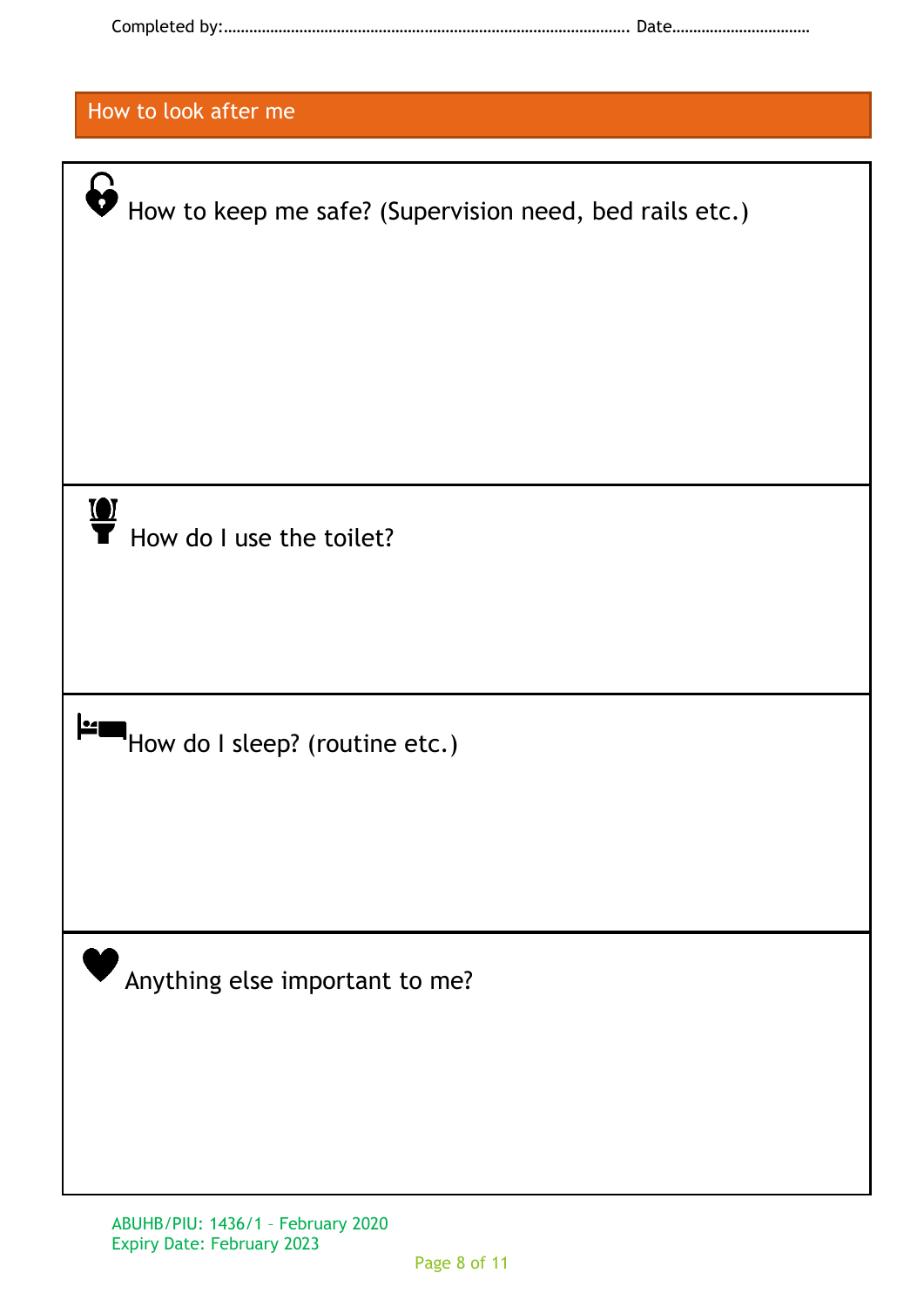|--|--|

## My likes and dislikes

| Likes | $\odot$ | <b>Dislikes</b> | ි |
|-------|---------|-----------------|---|
|       |         |                 |   |
|       |         |                 |   |
|       |         |                 |   |
|       |         |                 |   |
|       |         |                 |   |
|       |         |                 |   |
|       |         |                 |   |
|       |         |                 |   |
|       |         |                 |   |
|       |         |                 |   |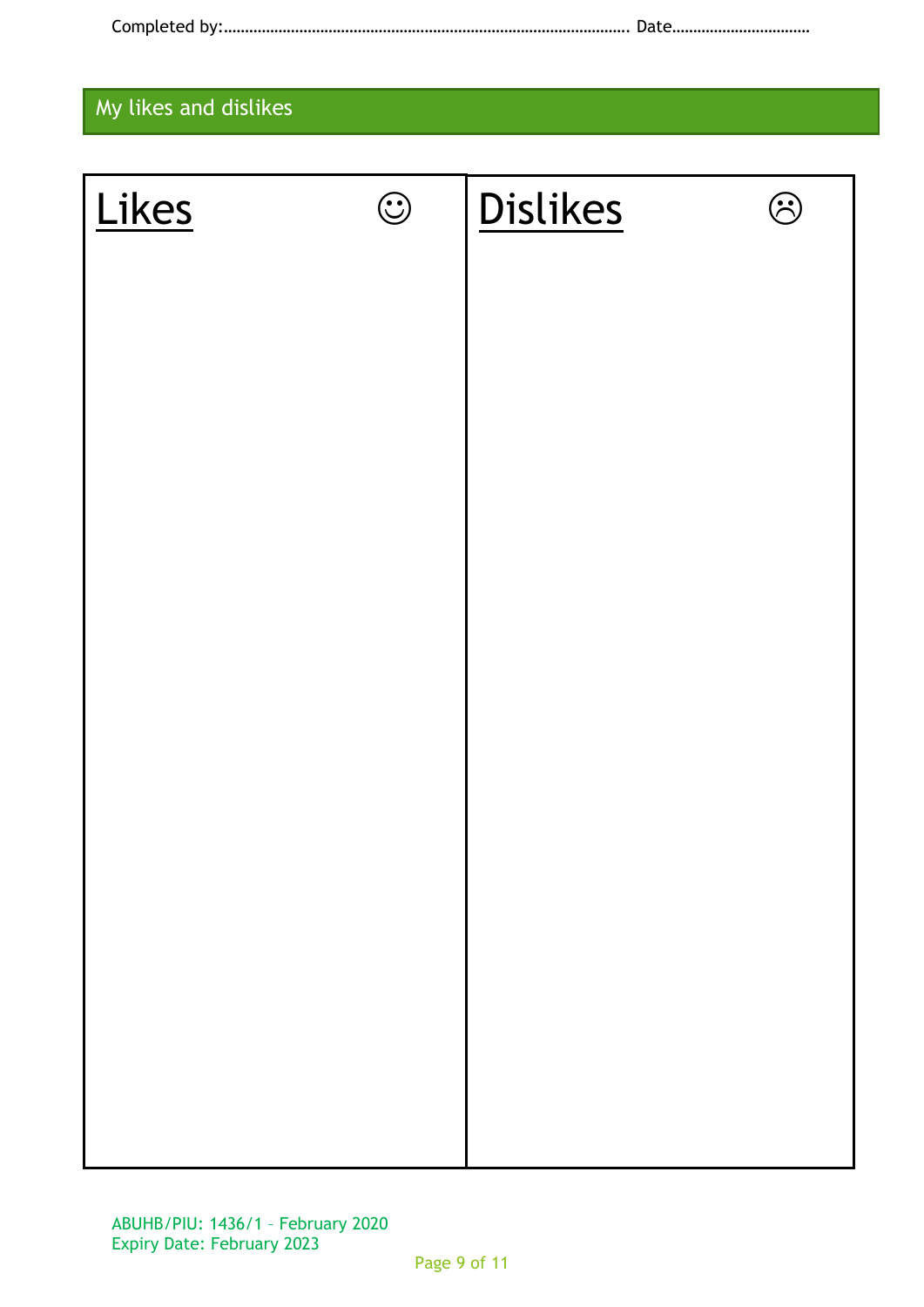## Medicines

Please keep this list up to date, by crossing off any medications when no longer used.

Please re-write medicines when the dose is changed. More medication sheets can be obtained from you consultant's secretary.

| Medication & strength<br>(mg per ml) | Dose (mg<br>or $ml$ ) | How<br>many<br>times<br>per<br>day | Route<br>(mouth,<br>NG) | Date<br>started | Date<br>stopped |
|--------------------------------------|-----------------------|------------------------------------|-------------------------|-----------------|-----------------|
|                                      |                       |                                    |                         |                 |                 |
|                                      |                       |                                    |                         |                 |                 |
|                                      |                       |                                    |                         |                 |                 |
|                                      |                       |                                    |                         |                 |                 |
|                                      |                       |                                    |                         |                 |                 |
|                                      |                       |                                    |                         |                 |                 |
|                                      |                       |                                    |                         |                 |                 |
|                                      |                       |                                    |                         |                 |                 |
|                                      |                       |                                    |                         |                 |                 |
|                                      |                       |                                    |                         |                 |                 |
|                                      |                       |                                    |                         |                 |                 |
|                                      |                       |                                    |                         |                 |                 |
|                                      |                       |                                    |                         |                 |                 |